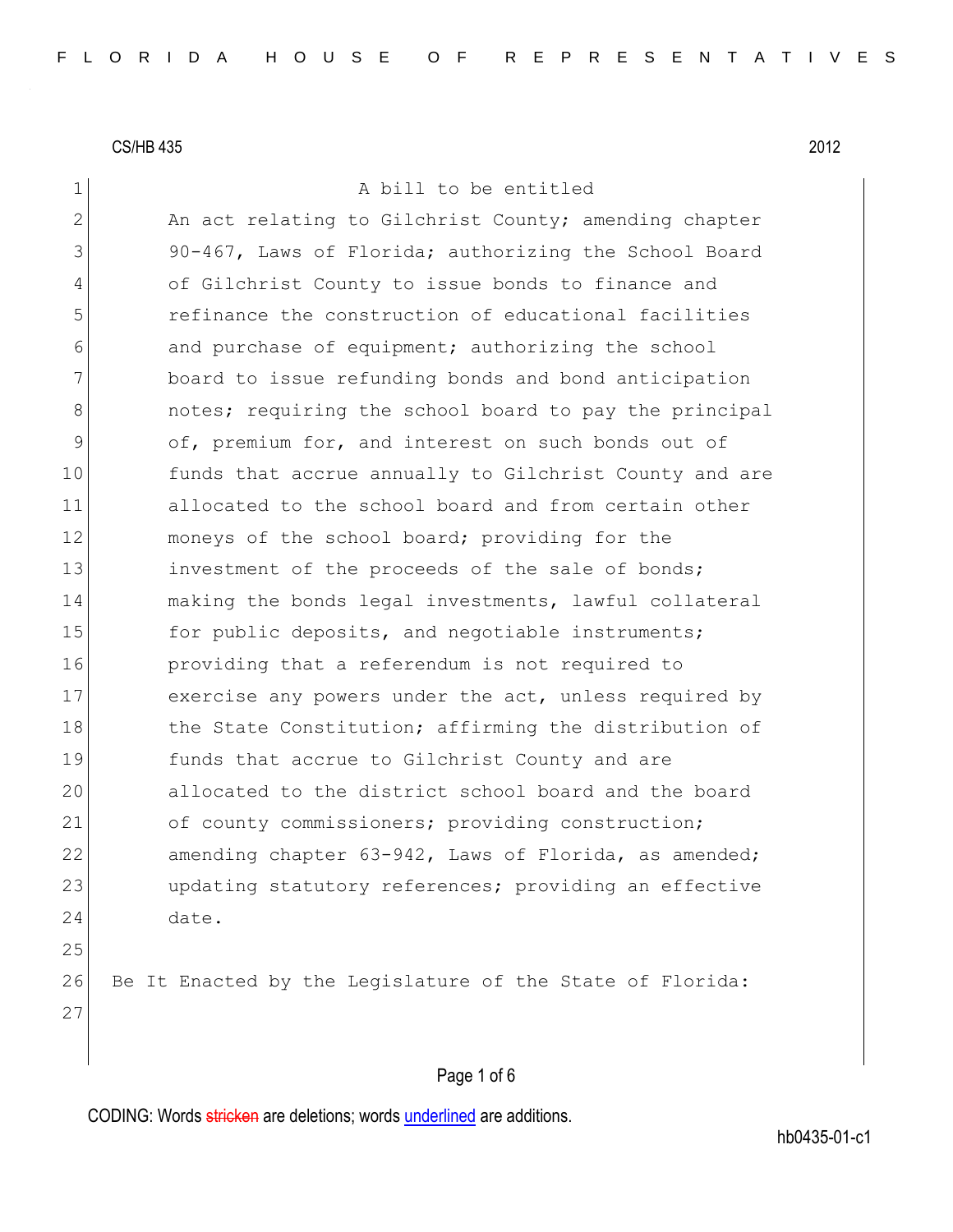| 28 | Section 1. Sections 1, 2, 3, 4, 5, and 6 of chapter 90-          |
|----|------------------------------------------------------------------|
| 29 | 467, Laws of Florida, are amended to read:                       |
| 30 | Section 1. Authority to finance and refinance educational        |
| 31 | facilities and equipment construct classrooms at Bell High       |
| 32 | School. The District School Board of Gilchrist County may        |
| 33 | implement a program to finance and refinance educational         |
| 34 | facilities and equipment within the district construct           |
| 35 | classrooms at Bell High School.                                  |
| 36 | Section 2. Authority to issue bonds to finance                   |
| 37 | construction.-                                                   |
| 38 | The District School Board of Gilchrist County may<br>(1)         |
| 39 | issue bonds in one or more series in an aggregate principal      |
| 40 | amount not exceeding \$2 million \$1,000,000 to pay all or any   |
| 41 | portion of the cost of constructing capital improvements or      |
| 42 | repairs to educational facilities and to purchase equipment for  |
| 43 | educational facilities located within Gilchrist County           |
| 44 | elassrooms at Bell High School. The school board shall specify   |
| 45 | the rate or rates of interest of the bonds and shall specify the |
| 46 | date or dates of maturity of the bonds, which may be no later    |
| 47 | than 30 20 years after the date of issuance.                     |
| 48 | (2) Prior to issuing bonds pursuant to this section, the         |
| 49 | school board must:                                               |
| 50 | Specify if the bonds are registrable as to principal<br>(a)      |
| 51 | only or principal and interest or in fully registered form;      |
| 52 | Determine the denominations of the bonds; and<br>(b)             |
| 53 | Determine the place where the bonds may be redeemed<br>(C)       |
| 54 | which may be at a bank or a trust company.                       |
|    |                                                                  |
|    |                                                                  |

# Page 2 of 6

CODING: Words *stricken* are deletions; words **underlined** are additions.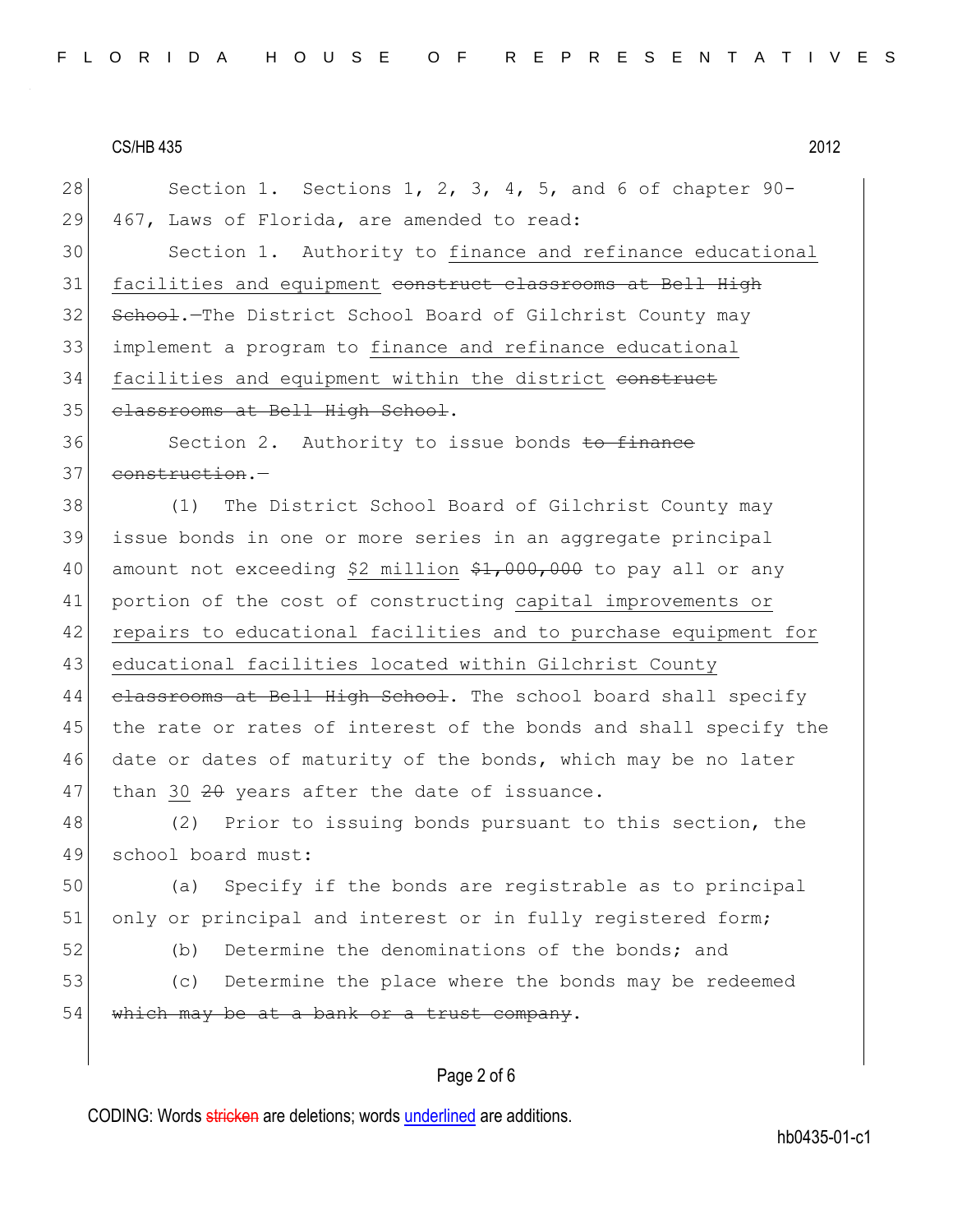55 (3) The school board may provide that the bonds be 56 redeemed before maturity. Prior to the issuance of such bonds, 57 the school board must specify the terms and conditions under 58 which they may be redeemed and the prices payable if such bonds 59 are redeemed before maturity.

60 (4) The school board may enter into a trust agreement with 61 a bank or a trust company to provide for payment of the bonds.

62 (5) Bonds issued pursuant to this section must bear the 63 manual or facsimile signatures of the chairman and the secretary 64 of the school board. However, at least one of the signatures 65 must be manually executed upon each bond. If there are coupons 66 attached to the bonds, the coupons must bear the facsimile 67 signatures of the chairman and the secretary of the school 68 board. Bonds issued pursuant to this section must be imprinted 69 with the seal of the school board.

70 (6) The bonds may be sold either at public or private sale 71 by competitive or negotiated sale and at such prices and subject 72 to such terms and conditions as the school board determines to 73 be in its best interest as long as the terms and conditions 74 comply with applicable state statutes.

75 Section 3. Authority to issue refunding bonds. - Subject to 76 the limitations of section 2, the District School Board of 77 Gilchrist County may issue refunding bonds to refund all or any 78 series or any maturity of a bond bonds issued to pay for the 79 cost of constructing classrooms at Bell High School. The 80 refunding bonds may must be issued in an amount sufficient to 81 pay:

 $82$  (1) The principal of the refunding bonds;

Page 3 of 6

CODING: Words stricken are deletions; words underlined are additions.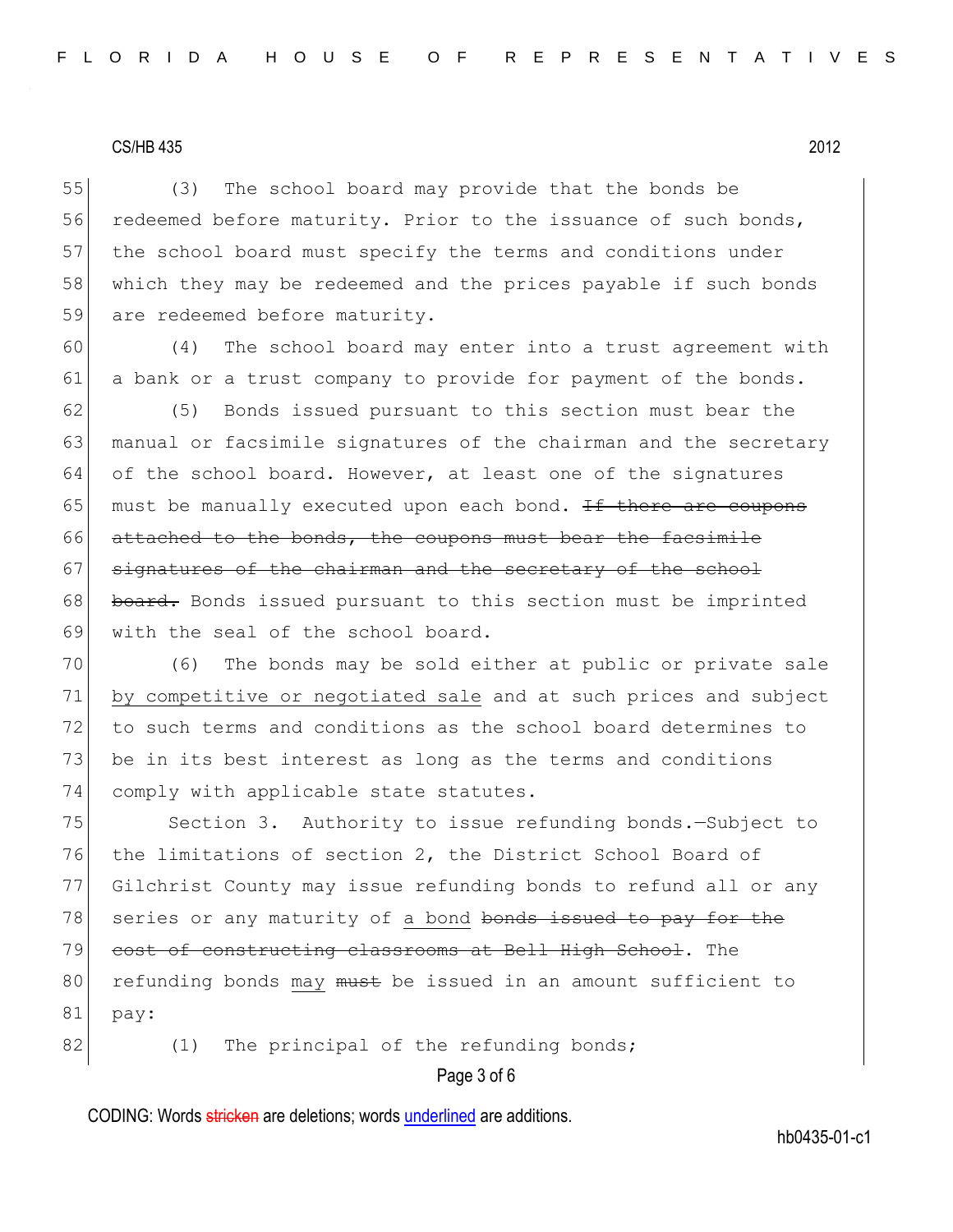83 (2) The interest due and payable on the refunding bonds to 84 and including the first date upon which they are callable prior 85 to maturity, or the dates upon which the principal thereof 86 matures;

87 (3) The redemption premium, if any, on the refunding 88 bonds; and

89 (4) Any expenses of the issuance and sale of the refunding 90 bonds.

91 Section 4. Authority to issue bond anticipation notes. The 92 District School Board of Gilchrist County may, if it determines 93 it to be in its best financial interests, issue bond 94 anticipation notes in order to temporarily finance the costs of 95 any projects authorized herein classroom construction at Bell 96 High School. The school board shall by proper proceedings 97 authorize the issuance and establish the details of the bond 98 anticipation notes pursuant to the provisions of section 99 215.431, Florida Statutes.

100 Section 5. Security for bonds and notes.-During the period 101 bonds and notes issued by the District School Board of Gilchrist 102 County pursuant to this act are outstanding, the school board 103 shall annually pledge all or a \$100,000 of the portion of the 104 funds racetrack moneys and jai alai fronton moneys that annually 105 accrue to Gilchrist County pursuant to section 212.20(6)(d)6.a. 106 chapters 550 and 551, Florida Statutes, and are annually 107 allocated to the school board pursuant to chapter 63-942, Laws 108 of Florida, as amended, by section 12 of this act as security 109 for the payment of the principal of, the premium for, if any, 110 and the interest on such bonds and notes. The school board shall

#### Page 4 of 6

CODING: Words stricken are deletions; words underlined are additions.

hb0435-01-c1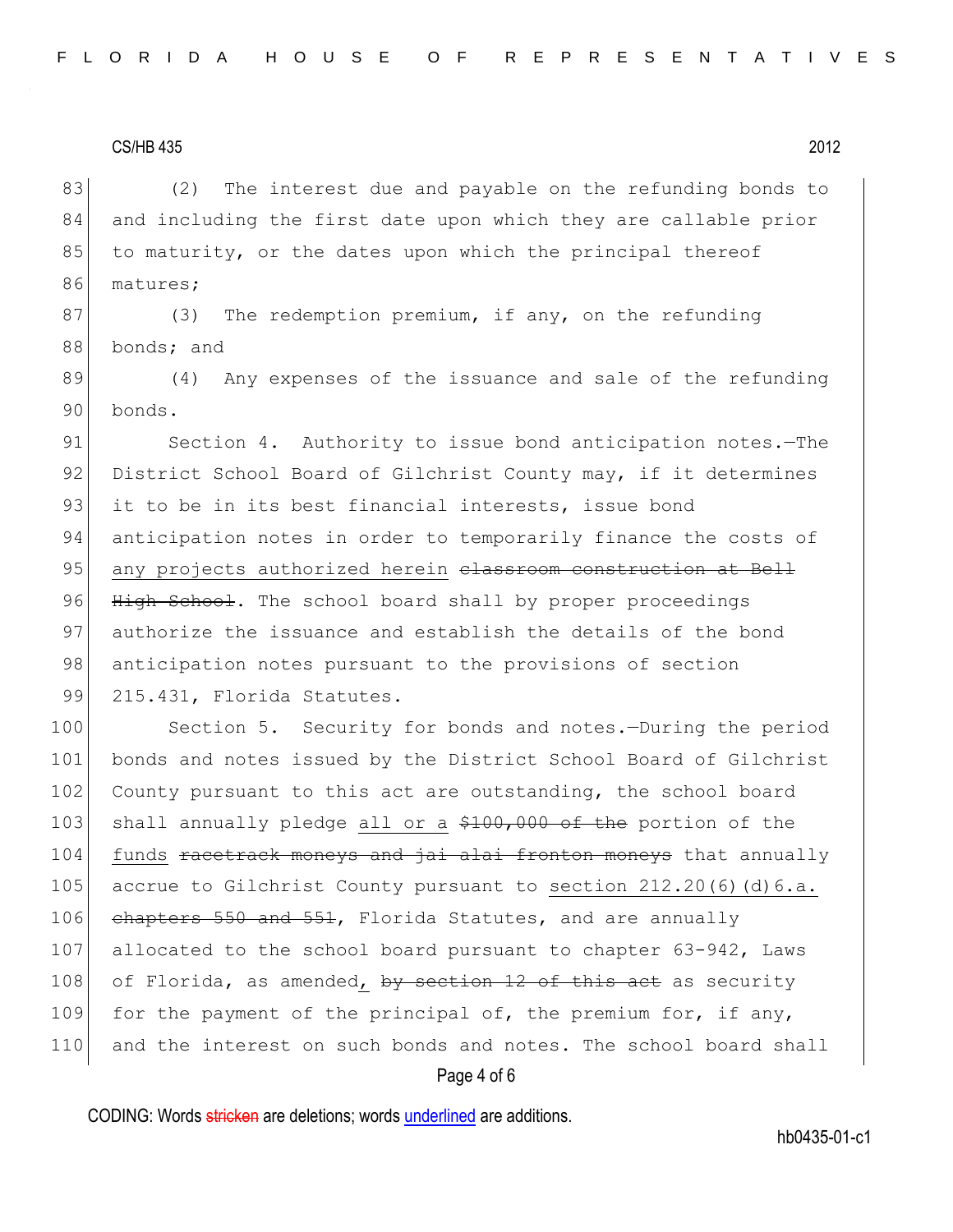111 pay the principal of, the premium for, and the interest on such 112 bonds and notes from such moneys and from any other moneys 113 legally available for that purpose.

114 Section 6. Amounts Cost of classroom construction payable 115 from bond proceeds. The cost of the classroom construction  $116$  project for which bonds may be issued pursuant to this act may 117 not exceed \$1,000,000. The cost of the projects project for 118 which bonds may be issued includes, without limitation, the cost 119 of acquiring, constructing, installing, and equipping the 120 educational facilities and equipment classrooms; the cost of 121 real property acquired for the project; legal, engineering, 122 fiscal, and architectural fees; fees of other experts or 123 consultants employed by the school board; the costs of 124 engineering or architectural studies, surveys, plans, and 125 designs; the administrative costs of issuing, advertising, and 126 selling the bonds; the capitalization of interest for 1 year 127 after completion of the project; the creation and capitalization 128 of reasonable reserves for debt service on the bonds, if any; 129 bond discount, if any; the cost of municipal bond insurance; and 130 any other costs that are necessary, incidental, or appurtenant 131 to the purposes authorized under this section.

132 Section 2. Section 1 of chapter 63-942, Laws of Florida, 133 as amended, is amended to read:

134 Section 1. All funds racetrack and jai alai fronton moneys 135 annually accruing to the credit of Gilchrist County under the 136 provisions of section  $212.20(6)(d)6.a.$  chapters  $550$  and  $551,$ 137 Florida Statutes, shall be allocated and distributed and are

#### Page 5 of 6

CODING: Words stricken are deletions; words underlined are additions.

hb0435-01-c1